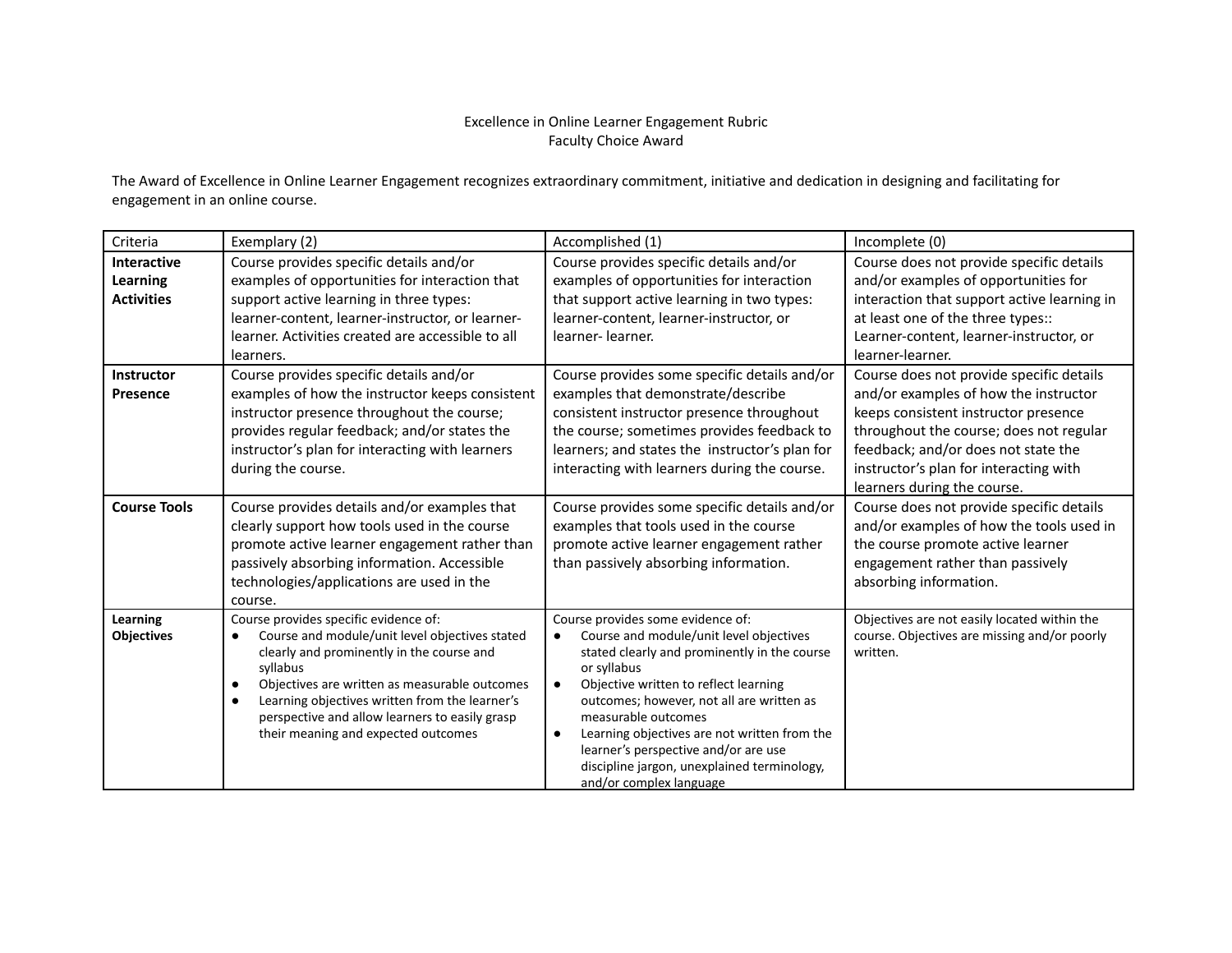## Best Use of Technology Faculty Choice Award

The Best Use of Technology Award recognizes outstanding and creative use of appropriate educational technologies that enhance the learning environment for learners in the course.

| Criteria                                                                          | Exemplary (2)                                                                                                                                                                                                                                                                                                                                                                                                                                                                                               | Accomplished (1)                                                                                                                                                                                                                                                                                                                                                                                                                                                                                                                         | Incomplete (0)                                                                                                                                                                                                                                                                                   |
|-----------------------------------------------------------------------------------|-------------------------------------------------------------------------------------------------------------------------------------------------------------------------------------------------------------------------------------------------------------------------------------------------------------------------------------------------------------------------------------------------------------------------------------------------------------------------------------------------------------|------------------------------------------------------------------------------------------------------------------------------------------------------------------------------------------------------------------------------------------------------------------------------------------------------------------------------------------------------------------------------------------------------------------------------------------------------------------------------------------------------------------------------------------|--------------------------------------------------------------------------------------------------------------------------------------------------------------------------------------------------------------------------------------------------------------------------------------------------|
| Imaginative<br>Approach                                                           | Course provides specific evidence of:<br>Technology used creatively in ways that<br>$\bullet$<br>transcend traditional, teacher- centered<br>instruction<br>Tools available with Canvas are used to<br>$\bullet$<br>facilitate learning by engaging students<br>with course content<br>An effort has been made to use low-cost or<br>$\bullet$<br>no-cost materials when available                                                                                                                          | Course provides some evidence of:<br>Tools available within Canvas could be<br>utilized more creatively to engage<br>learners with course content<br>There is some variety in the tool used to<br>$\bullet$<br>deliver instruction                                                                                                                                                                                                                                                                                                       | There is very little variety in use of<br>technologies. Tools available within Canvas<br>are not used to their full extent or not<br>used when it would be appropriate.<br>Technologies within the course are used in<br>many cases merely to replicate traditional<br>face-to-face instruction. |
| <b>Course tools</b><br>promote<br>learner<br>engagement<br>and active<br>learning | Course provides specific evidence of:<br>Tools used support a community of learning<br>$\bullet$<br>through both asynchronous and<br>synchronous opportunities for<br>communication, interactivity, and transfer<br>of learning<br>Tools used foster teaching presence via<br>$\bullet$<br>active monitoring, engagement and<br>feedback delivery<br>Tools used enhances targeted cognitive<br>$\bullet$<br>tasks, facilitates higher order thinking and<br>provides formative feedback to the<br>learners. | Course provides some evidence of:<br>Tools supporting a community of<br>learning through either asynchronous or<br>synchronous opportunities for<br>communication, interactivity, and<br>transfer of learning<br>Tools have limited functionality to<br>$\bullet$<br>effectively support an instructor's ability<br>to be present with learners<br>Tools used enhances some of the<br>$\bullet$<br>following areas: targeted cognitive tasks,<br>facilitates higher order thinking or<br>provides formative feedback to the<br>learners. | Tools used in the course do not support<br>communication, interactivity or transfer of<br>learning. Tools used do not enhance the<br>instructor's presence in the course. No<br>evidence that the tools used foster<br>engagement or add opportunities for<br>formative feedback.                |
| <b>Tool Logistics</b>                                                             | Course provides specific evidence of:<br>Clear explanations of optional and/or<br>$\bullet$<br>required software including any additional<br>costs are provided within the course<br>Instructions are written clearly and with<br>$\bullet$<br>sufficient detail to ensure understanding<br>Accessible technologies/applications are<br>$\bullet$<br>used in the course                                                                                                                                     | Course provides some evidence of:<br>There may be some explanation of how<br>$\bullet$<br>tool use will be scored/ graded<br>Instructions lack detail that would help<br>$\bullet$<br>students understand how to complete<br>the activities                                                                                                                                                                                                                                                                                              | Expectations or grading criteria related to<br>tools and technology are not provided.<br>Instructions on tools are limited or absent.                                                                                                                                                            |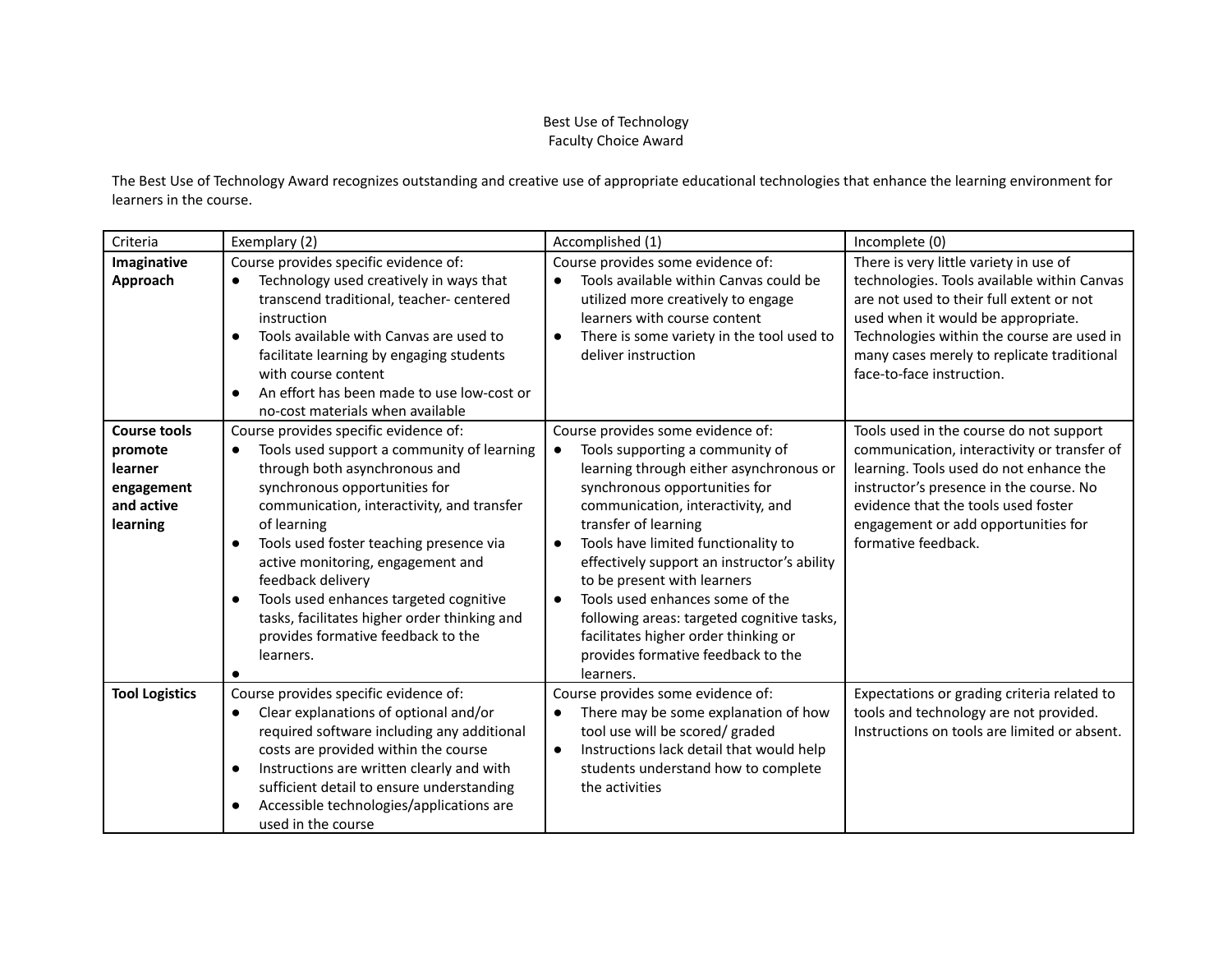## Online Course of the Year Faculty Choice Award

The Online Course of the Year Award recognizes an instructor whose QM certified course promotes excellent pedagogical design and innovation in online teaching and learning.

| Criteria                                 | Exemplary (2)                                                                                                                                                                                                                                                                                                                                                                                                                                                                                                                                                                                                                                                                           | Accomplished (1)                                                                                                                                                                                                                                                                                                      | Incomplete (0)                                                                                                                                                                                                                                                                                   |
|------------------------------------------|-----------------------------------------------------------------------------------------------------------------------------------------------------------------------------------------------------------------------------------------------------------------------------------------------------------------------------------------------------------------------------------------------------------------------------------------------------------------------------------------------------------------------------------------------------------------------------------------------------------------------------------------------------------------------------------------|-----------------------------------------------------------------------------------------------------------------------------------------------------------------------------------------------------------------------------------------------------------------------------------------------------------------------|--------------------------------------------------------------------------------------------------------------------------------------------------------------------------------------------------------------------------------------------------------------------------------------------------|
| <b>Instructor</b><br><b>Facilitation</b> | Course provides specific evidence of:<br>Gained and maintained learner attention by<br>$\bullet$<br>establishing relevance of content.<br>Provided an opportunity for students to<br>$\bullet$<br>connect learning to future applications<br>(learning transfer).<br>Fostered a favorable attitude toward<br>$\bullet$<br>learning (example: displaying enthusiasm<br>about the subject).<br>Provide clear, timely, relevant, and specific<br>$\bullet$<br>feedback. Provide opportunities for<br>learners to request clarification. Use a<br>variety of clarification and feedback<br>strategies.<br>Anticipated and addressed situations that<br>may impact learning and performance. | Course provides some evidence of:<br>Gained and maintained learner<br>$\bullet$<br>attention by establishing relevance of<br>content but did not provide an<br>opportunity for students to connect<br>learning to future applications<br>Feedback provided only when<br>connected to the results of an<br>assessment. | There is very little variety in use of<br>technologies. Tools available within Canvas<br>are not used to their full extent or not<br>used when it would be appropriate.<br>Technologies within the course are used to<br>many cases merely to replicate traditional<br>face-to-face instruction. |
| <b>Innovative</b><br>Approach            | Course provides specific evidence of:<br>Innovative instructional approaches that<br>$\bullet$<br>consistently make a significant impact<br>Unique, engaging, creative, original<br>$\bullet$<br>contributions that disrupt the norm and<br>meet a proven need<br>Innovative approaches to content delivery<br>$\bullet$<br>and promoting student engagement<br>Incorporates opportunities for students to<br>$\bullet$<br>demonstrate learning in creative ways<br>Accessible technologies/applications used<br>in the course                                                                                                                                                          | Course provides some evidence of:<br>innovations that contain some unique,<br>engaging, creative, original component                                                                                                                                                                                                  | Very little evidence of innovative or<br>unique online teaching and learning                                                                                                                                                                                                                     |